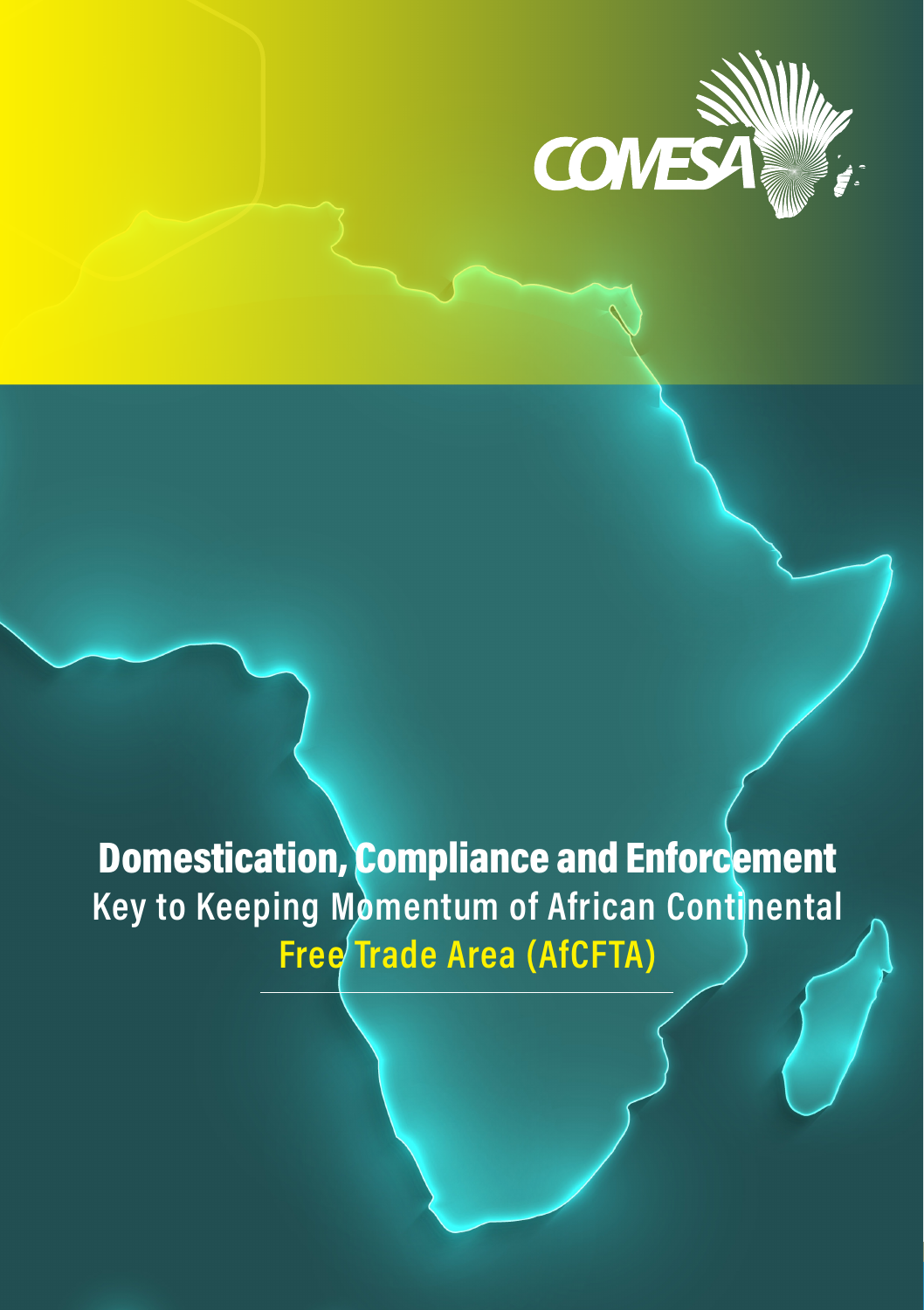## **Domestication, Compliance and Enforcement Key to Keeping Momentum of African Continental Free Trade Area (AfCFTA)**

By Jane Kibiru<sup>1</sup> and Christopher Onyango<sup>2</sup>

#### **Introduction**

The Agreement establishing the African Continental Free Trade Area<br>(AfCFTA) entered into force on 30 May 2019 after attaining the required 22 ratifications as provided for in Article 23 of the AfCFTA Agreement. As of February 2022, all AU Member States had signed the Agreement, except for Eritrea, while 41 have ratified and deposited their instruments of ratification<sup>1</sup>.

There is no doubt this has been a remarkable achievement, thanks to the commitment and political goodwill of Member States. The operational phase of AfCFTA was set for 1 July 2020 but delayed due to Covid-19. Trading under the AfCFTA commenced on 1 January 2021. The maiden trade under the AfCFTA took place in January 2021, two consignments of alcoholic beverages and cosmetic products were exported from Ghana to South Africa by air and Guinea by sea respectively. So far Member States have agreed to trade about 88% of tariff lines under preferences. Greater attention remain focused on conclusion of outstanding negotiations, including the Rules of Origin and

"So far Member States have agreed to trade about 88% of tariff lines under preferences"

services under phase 1 and the Protocols on Investment; Competition Policy; Intellectual Property Rights (IPRs); E-Commerce; and Women and Youth in Trade under phase II negotiations. Conclusion of these negotiations is critical for operationalization of the AfCFTAagreement.

However, there has been growing disquiet against expectations that once the AfCFTAis launched, domestic markets would widely be open for goods and services to flow freely across the region. On the contrary, actual trading is not taking place with the zeal and impetus reflected in the signature and ratifications. This has been attributed to several factors, including but not limited to prolonged negotiations on Rules of Origin, inadequacies in financing, multiple memberships to Regional Economic Communities (RECs), technical

1 Research Fellow - COMESA Secretariat<br>2 Director Trade and Customs – COMES

<sup>2</sup> Director Trade and Customs – COMESA Secretariat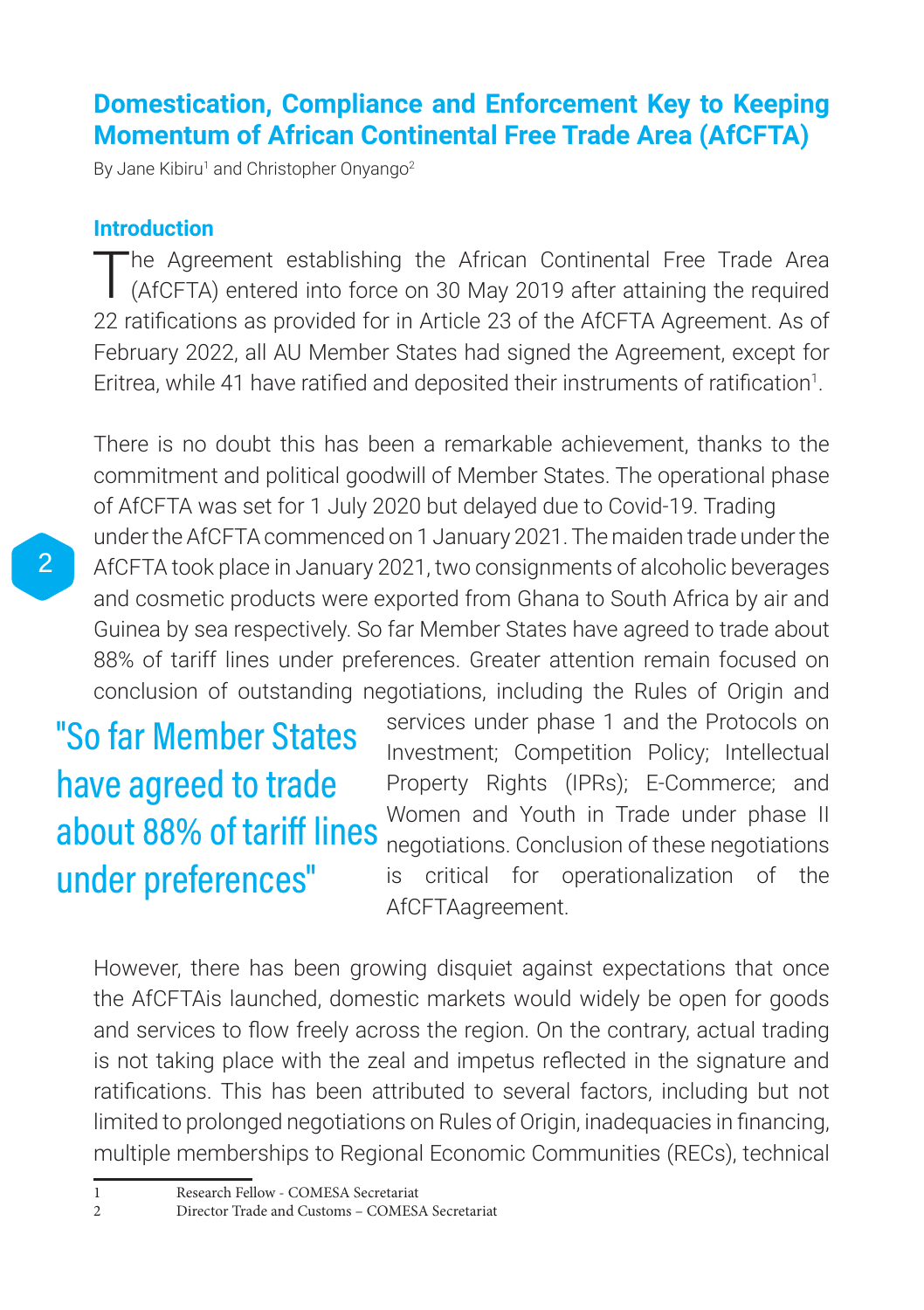capacity constraints in the AfCFTA and Member States and externally instigated factors, among others. But the reality of the issues is that until Member States domesticate, comply and effectively enforce agreed trading and related instruments, the realization of the goals and aspirations of the agreement will remain difficult to come by.

The AfCFTA essentially aims to create a single market for goods and services facilitated by movement of persons in order to deepen the economic integration of the African continent. With an estimated population of about 1.3 billion people and combined GDP of USD 3.4 trillion, the AfCFTA promises a virtuous circle of greater market opportunities, triggering more trade and investment, and allowing greater value addition and productivity growth leading to more and better jobs with social inclusion, and thus further enlarged markets<sup>2</sup>. World Bank estimates that full implementation of the AfCFTA could boost income by 7 percent, or nearly \$450 billion in 2014 prices and market exchanges and expand African trade particularly intra-regional trade in manufacturing. The AfCFTA can lift 30 million Africans from extreme poverty by 2035. It also has potential to increase employment opportunities and wages for unskilled workers and help close the gender-wage gap<sup>3</sup>. According to the International Monetary Fund (IMF) the AfCFTA is estimated to have welfare gains of about 2-4 percent mainly from reduction in Non-Tariff Barriers (NTBs)<sup>4</sup> .

### **Why strengthening compliance and effective enforcement of agreed instruments is desireable**

Whereas the aforementioned challenges and constraints remain a hindrance to effective implementation of the AfCFTA agreement, strengthening compliance and strict enforcement of agreed instruments by Member States can be a game changer. Once agreements have been reached in critical instruments such as the origin criteria and payment systems, Member States need to go back to their capitals and institute comprehensive processes of reviewing and streamlining existing institutional and regulatory frameworks in conformity with various AfCFTA protocols. This is by no means a simple exercise if past experiences in the RECs and World Trade Organisation (WTO) are anything to go by. Fixing domestic legislative changes is a complex process involving multiple public and private stakeholders, sensitizing and lobbying legislators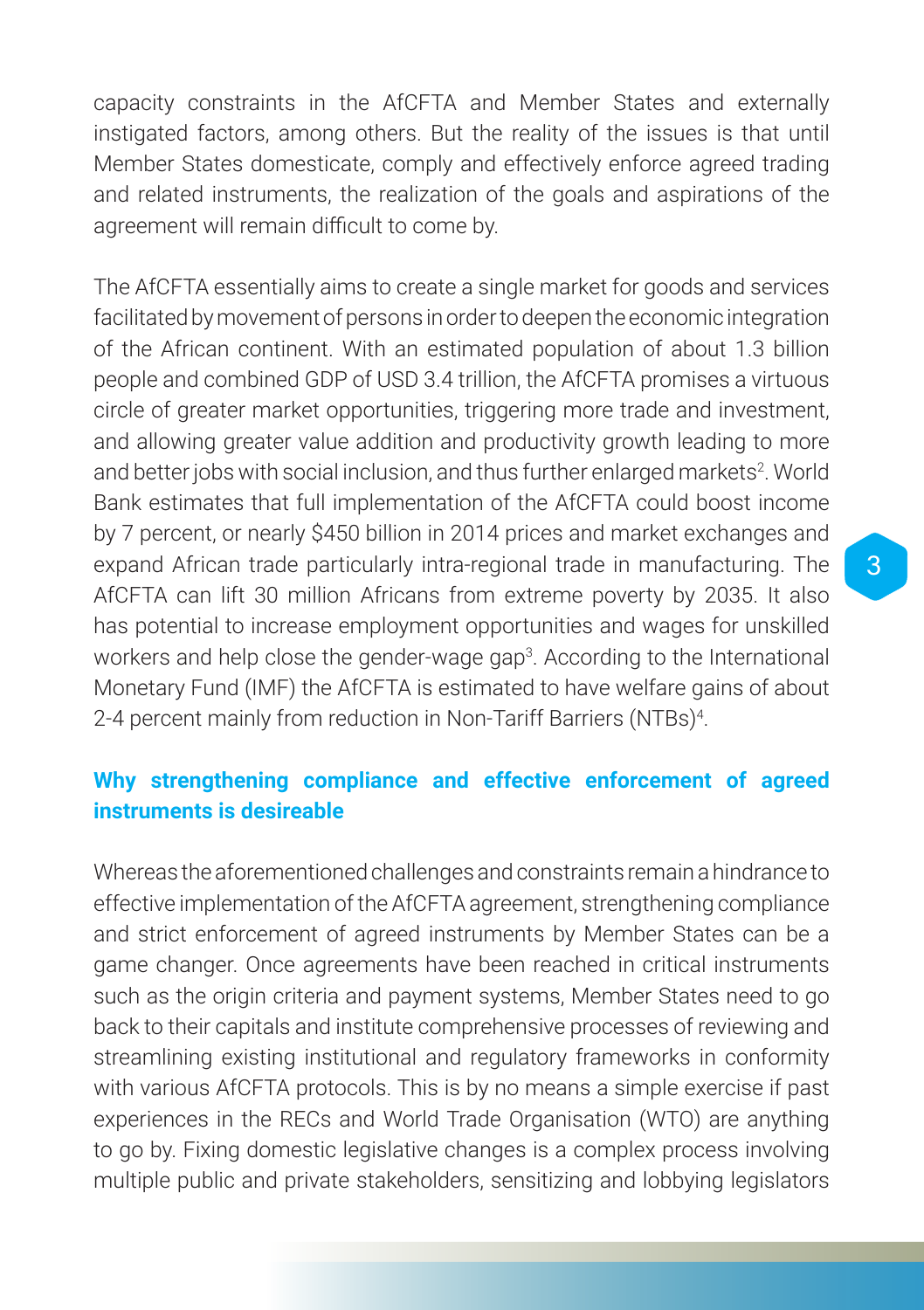and engagement of broad spectrums of professionals. It is even more complex in cases where relevant legislations, rules and regulations are absent and require to be developed and where Member States belong to multiple RECs as is the case.

Domestication of the AfCFTA can be made much easier if the same is equally being done under the existing RECs as well as at multilateral level. The AfCFTA and the RECs should and must be seen as being complementary

"The AfCFTA and the RECs should and must be seen as being complementary

and not competitors per se. The fact is that domestication remains a challenge across all the continental RECs. Under COMESA, for instance, the Free Trade Area (FTA) was launched on 31 October and not competitors per se"2000, but more than 20 years down the line only 16 of 21 countries are participating. Besides, intra-COMESA

trade has remained below 10 per cent of total trade, yet recent studies indicate potentials for export expansion in excess of US\$100 billion. A similar fate faces the COMESA-EAC-SADC Tripartite framework, where substantial achievements in harmonization of market integration has been realized, even prior to enforcement of the agreement. It is worth noting that the AfCFTA trading instruments borrowed heavily from the work done in the three RECs. However, weak domestication at both levels remains a major stumbling block to realization of potential benefits of liberalization and regional economic integration in both cases.

Indeed, implementation of AfCFTA also faces the challenge of institutional capacity and coordination where anchoring implementation may not be clearly defined at the national and regional level and structural challenge of mainstreaming regional and continental trade policies into national developmental agendas of countries<sup>5</sup>. The good news however, is that the African Union has an institutional framework; the Ministerial Committee on the Challenges of Ratification/ Accession, and Implementation of the OAU/ AU Treaties. The Committee is responsible for advocating for the ratification, domestication and implementation of OAU/AU treaties by all Member States.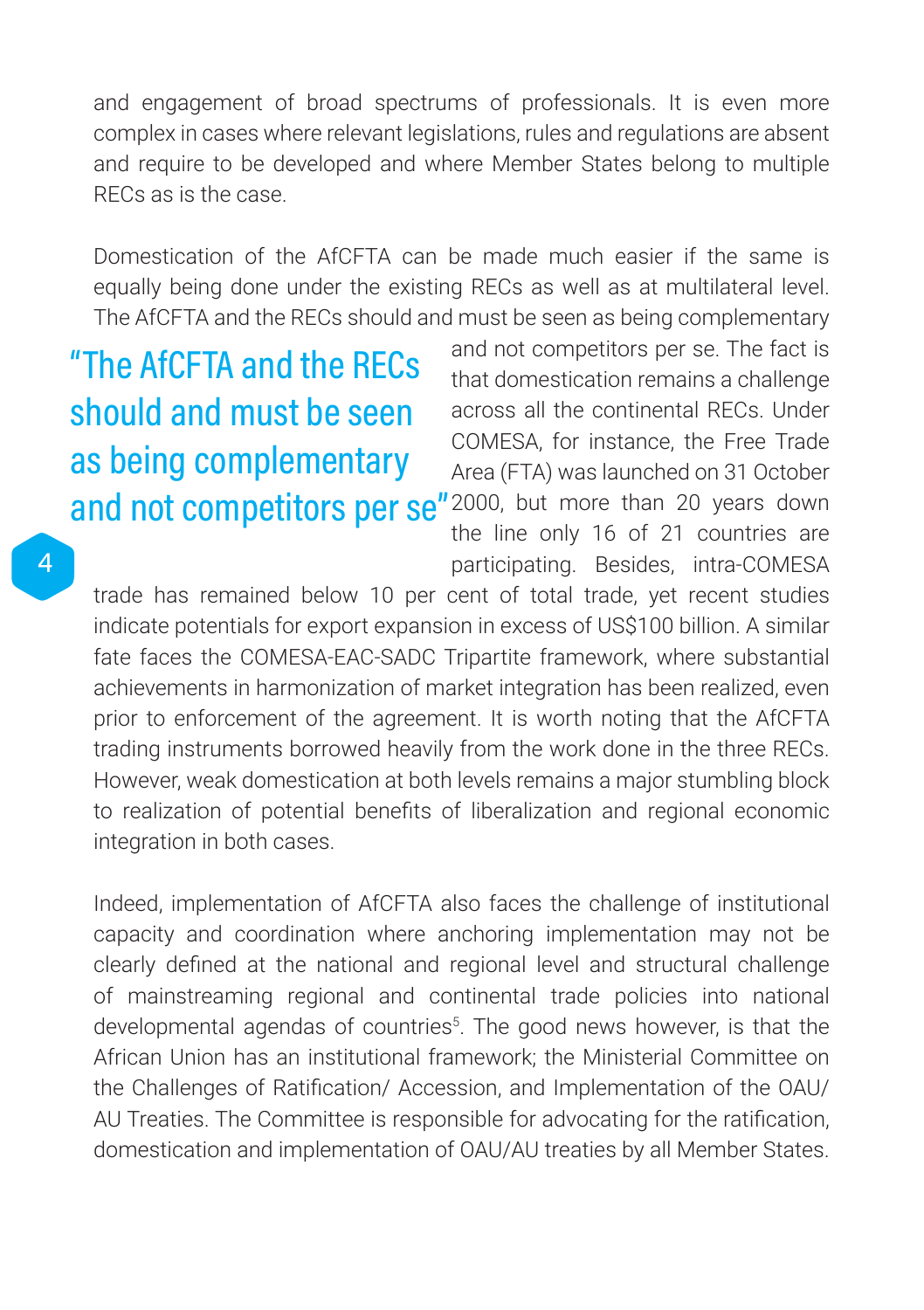Although significant progress has been made to bring down barriers to movement of persons, goods and services, there remains significant reluctance, apathy and fear among most countries. For instance, the AU summit adopted the Protocol on Movement of Persons (FMP) alongside establishing the AfCFTA to free the flow of goods and services across African markets in January 2018. Going by numbers of signatories and ratifications, there has been higher level of enthusiasm for the AfCFTA compared to the

Free Movement of Persons. According to Hirsch (2021)<sup>6</sup>, Member States have been rather reluctant to bring down barriers to free movement of persons, rights of residence and rights of establishments immediately the FMP comes into force. On the other hand, it was widely understood that ratification of the AfCFTA did not mean immediate implementation but rather paving way to detailed and prolonged negotiations. Nonetheless, the AU has the cardinal

..strengthening of RECs as building blocs for Africa's integration remains the key strategy to restoration of the momentum for the realization of the AfCFTA goals and aspirations"

role of sustaining momentum for socio-economic and political integration of Africa.

But even with institutional framework, strengthening of RECs as building blocs for Africa's integration remains the key strategy to restoration of the momentum for the realization of the AfCFTA goals and aspirations. This requires establishing structures for monitoring, evaluation, and review of implementation of agreed protocols and trading instruments, continued sensitization and awareness at Member States level. Within COMESA, the recent Council decision to conduct regular trade policy reviews across Member States is fundamental to fostering domestication. Beyond the regional approaches, the biggest role lies with the Member States themselves as signatories of these agreements. Deliberate steps are required to strengthen coordination of RECs activities at national level in terms of capacities and financing. It is not surprising that in some countries, two or three experts participate in virtually all negotiations without representation or inputs from relevant technical authorities or agencies. As regional integration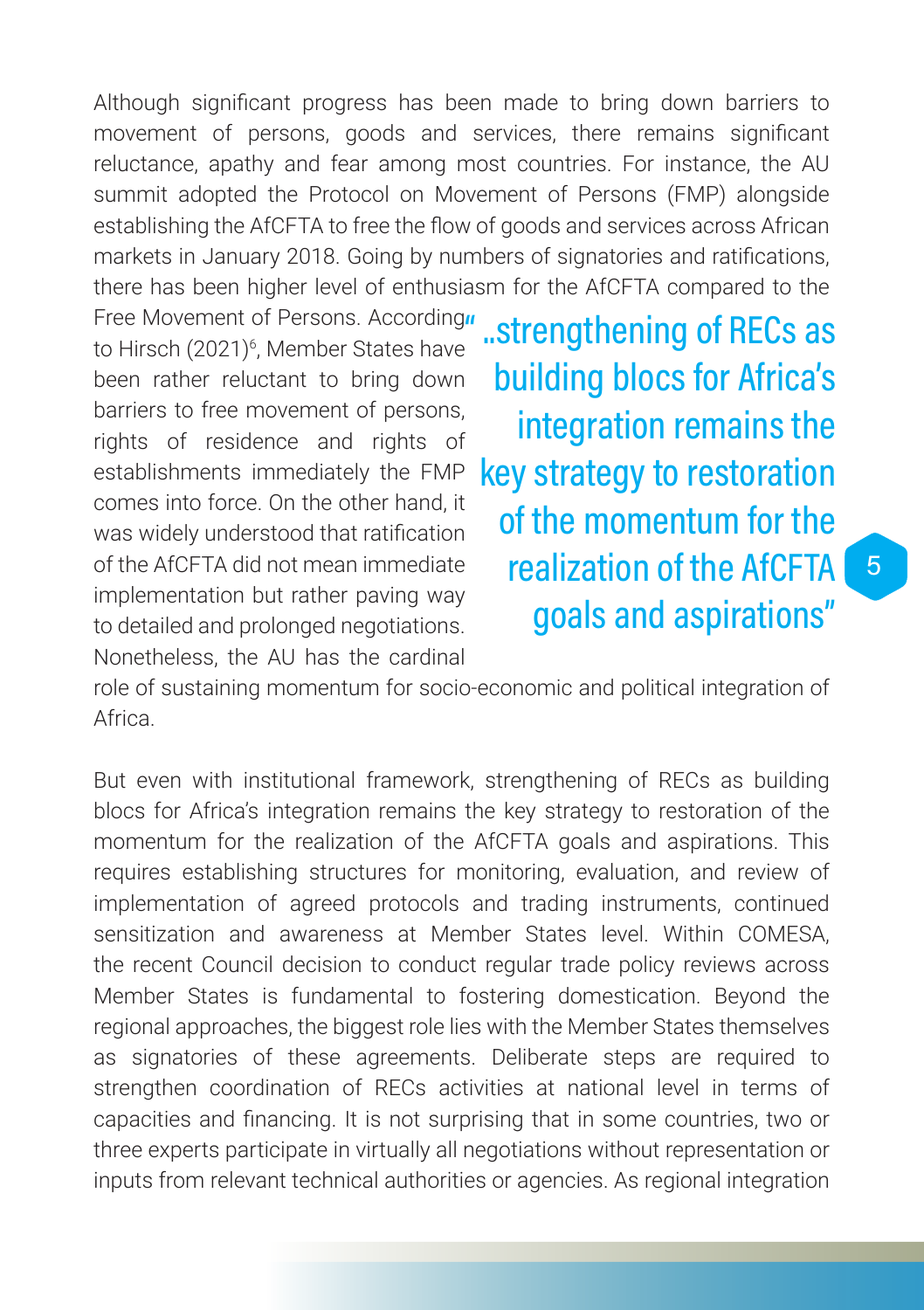is a costly affair, governments have the cardinal responsibility to invest more in establishing institutional and regulatory structures in tandem with the commitments made.

Given the competing demand for domestic resources and need to maintaining fiscal balances, development partners and regional/national development agencies have equally been instrumental in supporting various trade facilitation programmes at regional and national levels. In COMESA for instance, the European Union, the Word Bank, Organisation of African, Caribbean and Pacific States (OACP), the International Organization for Migration (IOM), UN Agencies, African Development Bank, Afrexim Bank and COMESA's own Trade and Development Bank (TDB) are all supporting critical trade facilitation programmes. At the continental level, the AfroChampions Initiative, an official platform of exchange between the private sector and African leaders committed to carry advocacy and awareness campaigns and consultations for the AfCFTA, Private sector members of AfroChampions Initiative donated US\$1 million for the campaigns<sup>7</sup>. The private sector in the East African Community (EAC), have expressed willingness to invest in other regions in Africa however, there is low awareness of the AfCFTA, status of implementation, its benefits and level of political will<sup>8</sup>.

#### **How RECs can foster increased intra-AfCFTA trading**

The RECs are envisaged to play an important role in the Africa integration agenda. The Treaty establishing the African Economic Community (AEC) provides for coordination and harmonization of activities among the existing and future economic communities as one of the modalities for establishing the AEC. Article 5 of the Agreement establishing the AfCFTA, provides for RECs' Free Trade Areas (FTAs) as building blocs for the AfCFTA. The 33rd Ordinary AU Assembly held in February 2020 in Addis Ababa directed that the AfCFTA Secretariat and Regional Economic Communities develop the Framework of Collaboration before the start of trading and work closely with Member States, the Secretariats of the RECs and other relevant intergovernmental organizations in the continent, to enhance planning and coordination of activities and meetings and minimize the potential conflicts of dates and other overlaps.

The Protocol on Relations between the African Union (AU) and the RECs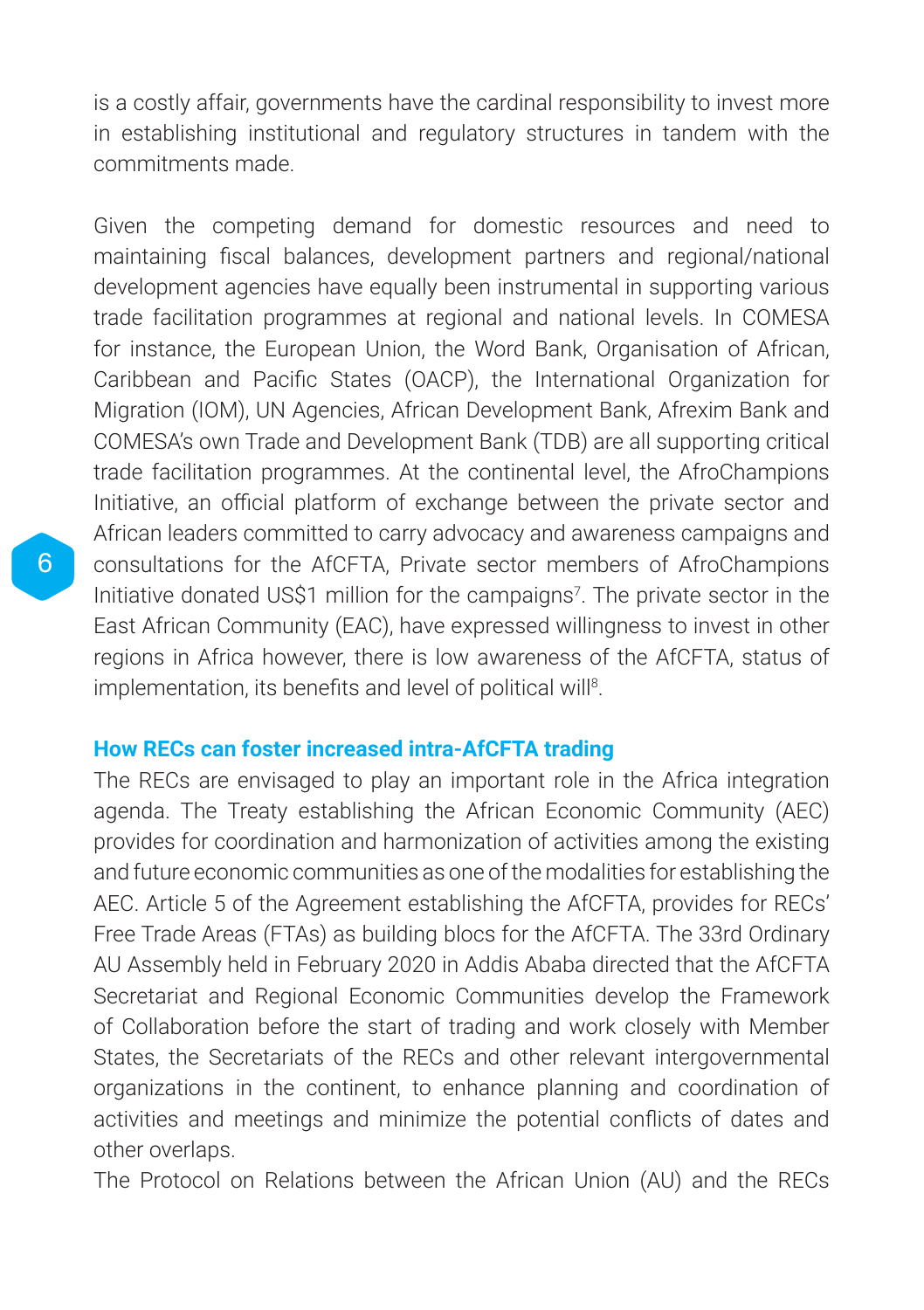entered into force on 10 November 2021. The protocol aims to: strengthen the existing regional economic communities in accordance with the provisions of the Treaty; and promote the coordination and harmonization of the policies, measures, programmes and activities of regional economic communities towards an efficient integration of the regional economic communities into the African Common Market among others. Four RECs have signed the Protocol namely; The Community of Sahel-Saharan States (CENSAD), The Common Market for Eastern and Southern Africa (COMESA), Economic Community of Central African States (ECCAS) and The Southern African Development Community (SADC).

# AfCFTA could benefit from the *instancemity of reads of KLCS off the* "The implementation of successes and challenges in the RECs FTAs and Customs Unions"

Coordination efforts are ongoing, the first meeting of Heads of RECs on the held in September 2021.

Indeed the mandates of various RECs are clearly in line with the aspiration of AEC in different dimensions and they

support the modalities for the implementation of some AfCFTA provisions. However, they cover more issues than the AfCFTA, and differ in terms of the scope, process and level of economic integration. Some RECs Treaties contain the objectives of the AEC but have gaps in the operational legal instruments on which they should operate, and bound by the AEC policy decisions<sup>9</sup>. RECs are at different stages of integration and are to maintain the high levels of integration already achieved in accordance with Article 19 of the AfCFTA Agreement.

The implementation of AfCFTA could benefit from the successes and challenges in the RECs FTAs and Customs Unions. Article 5 of the AfCFTA Agreement provides that the AfCFTA shall be governed by best practices in the RECs, in the State Parties and International Conventions binding the African Union. The implementation of AfCFTA can leverage the RECs trade integration achievements, some RECs have developed institutional frameworks and instruments and are implementing various regional integration programmes which could be adapted or scaled up at the continental level. For example, 7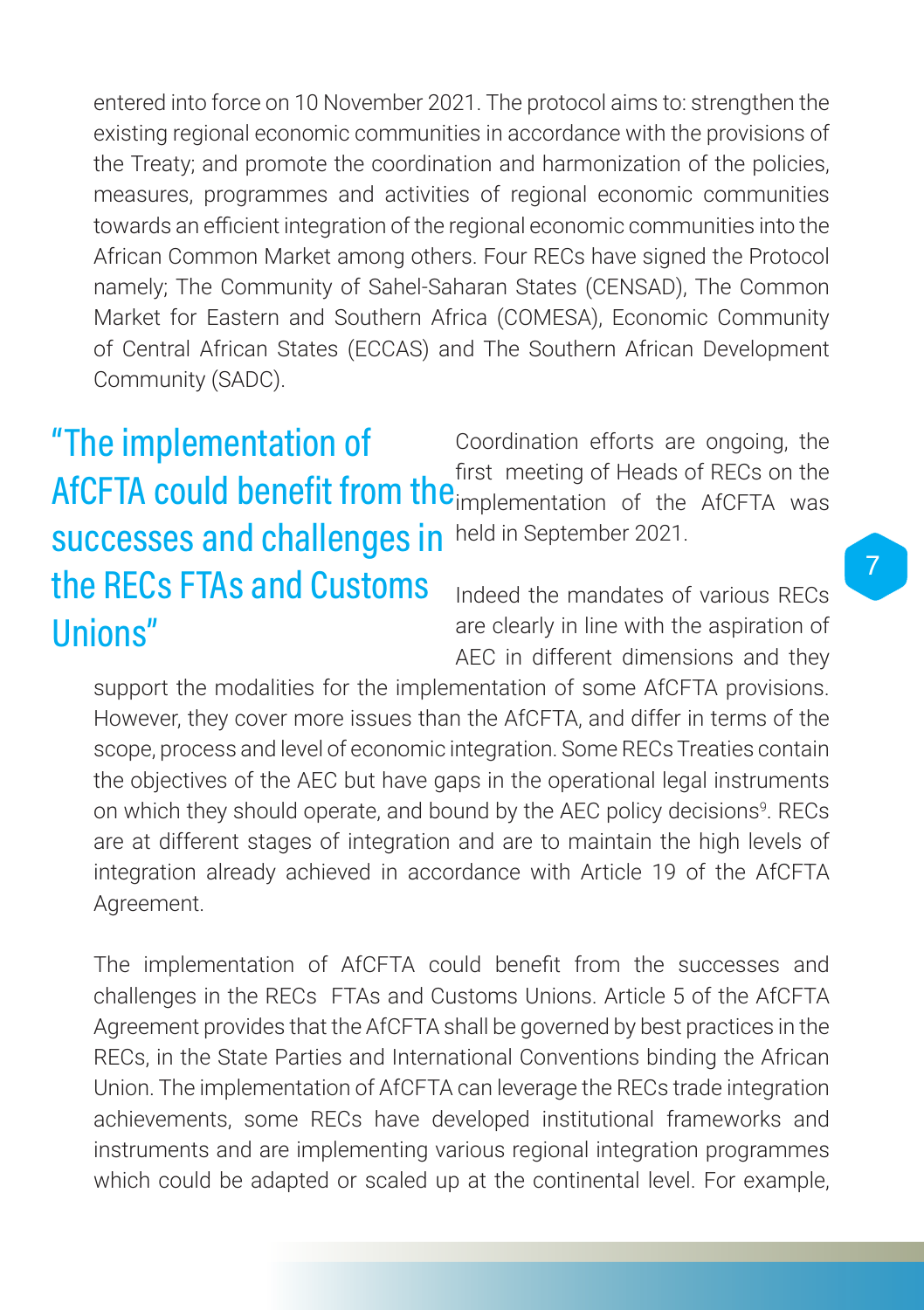COMESA has developed various trade facilitation instruments such as the simplified Trade Regime (STR), the Regional Customs Transit Guarantee Scheme-RCTG-CARNET, the Yellow Card among others. Some of these instruments are being used by other countries that are not COMESA Member States.

RECs should use their platforms to facilitate and expedite the process of domestication of the AfCFTA provisions by Member States, develop the regional implementation strategy through the consolidation of national AfCFTA implementation strategies; the AfCFTA should leverage on RECs-FTA implementation to develop a roadmap which would serve as a framework for RECs in defining the activities, objectives and priorities for cooperation towards the implementation of the AfCFTA; collaborate with RECs to develop a monitoring and evaluation system for the AfCFTA implementation comprising measures of compliance and outcomes monitoring as well as impact evaluation<sup>10</sup>.

Whereas some of the RECs have developed AfCFTA implementation strategies, COMESA is in the process of developing one. However, heterogeneity, weak enforcement mechanisms, weak institutional capacities, human resources, and inadequate financing inhibit REC's ability to contribute to the implementation of the AfCFTA and its interface processes with RECs<sup>11</sup>.

#### **Conclusion and suggestions**

Regional trading instruments require adjustments of national legislations, rules and regulations of customs and trade related aspects. Effective domestication of regional integration legal instruments after signature and ratification is not only a show of commitments by Member States but critical for eventual realization of economic integration goals and aspirations. There is urgent need for Member States to ensure compliance and enforcement of agreed commitments in the AfCFTAas well as the RECs in order to maintain the momentum for the continental integration and effectively address development challenges bedevilling the region. At the same time, greater attention needs to be focused on strengthening existing RECs as a strategy to complement domestication of continental trading instruments. Strengthening implementation of RECs would make it easier for the AfCFTAintegration to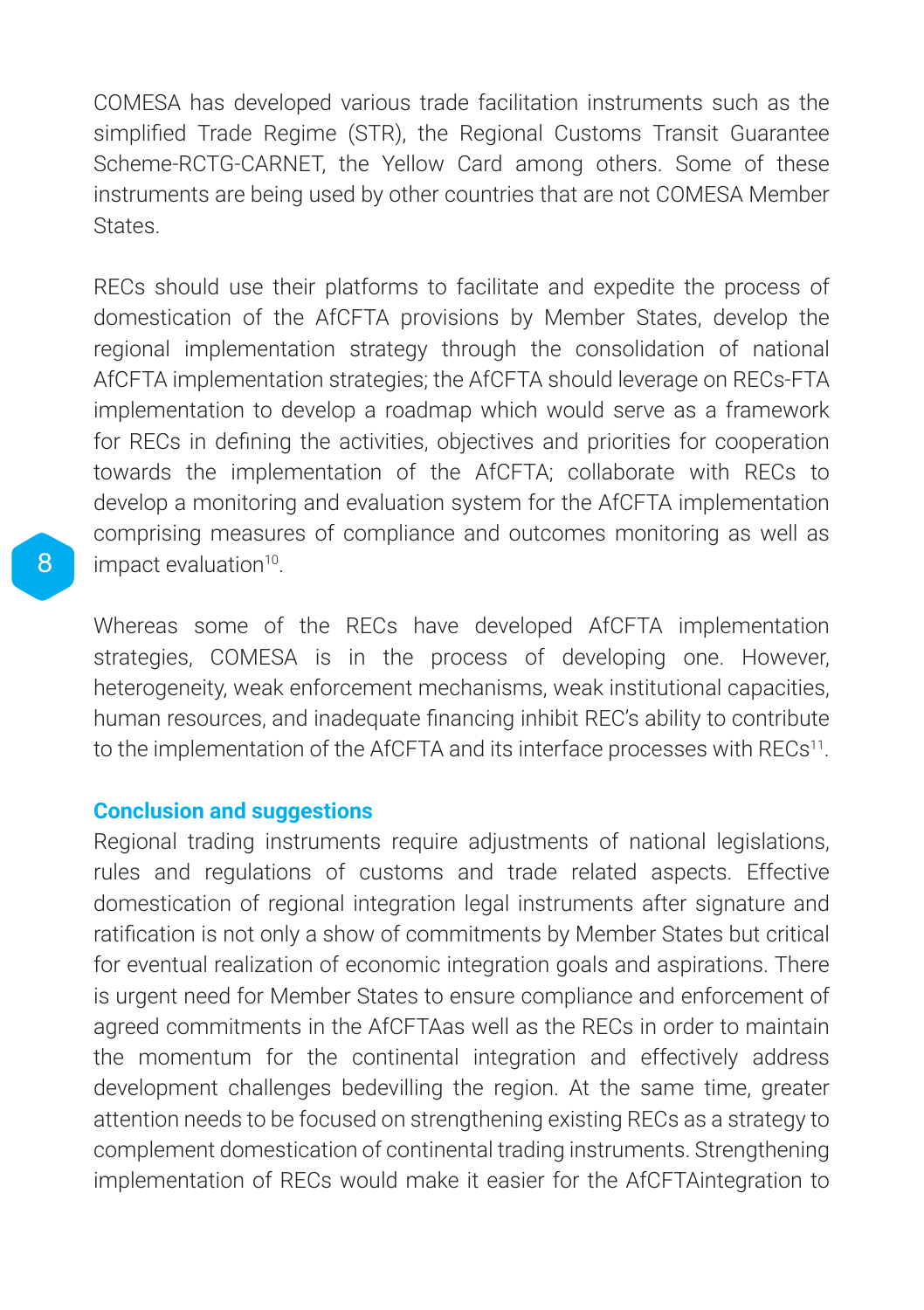overcome challenges associated with prolonged negotiations by basically building on the acquis. Effective coordination of activities between AFCTA Secretariat and the RECs, including collective planning of meetings and related activities is urgently required. Luckily, the Protocol on Relations between the African Union (AU) and the RECs provides the coordination framework for achieving this.

Ultimately, the success of the AfCFTA implementation will depend on the extent of domestication of agreed instruments and coordination mechanisms between the RECs and the AfCFTA Secretariat.

In view of the foregoing discussions, we make the following suggestions:

- i. Urgent deliberate steps by Member States to direct energies and resources towards review and domestication of national laws, rules, and regulations for actual implementation of agreed AfCFTA trading instruments.
- ii. Strengthening national and regional integration institutional coordination frameworks to ensure effective coordination of commitments made under various RECs and the WTO. Presently, many focal points in Member States are inadequately staffed and barely involve relevant competent authorities' participation in integration matters. Apart from fostering domestication, this would also help address duplications and possible conflicts of interests.
- iii. Effective implementation of the protocol on Relations between RECs and the AfCFTA. This would require strengthening and building the capacity of the RECs to play their role of building blocs through harmonization of regulations, strengthening enforcement mechanisms, institutional capacities and financing among others.
- iv. Disciplining compliance and enforcement of agreed trade and legal instruments through sanctions, fines and other deterrent measures.
- v. Harnessing donor support towards domestication of REC

9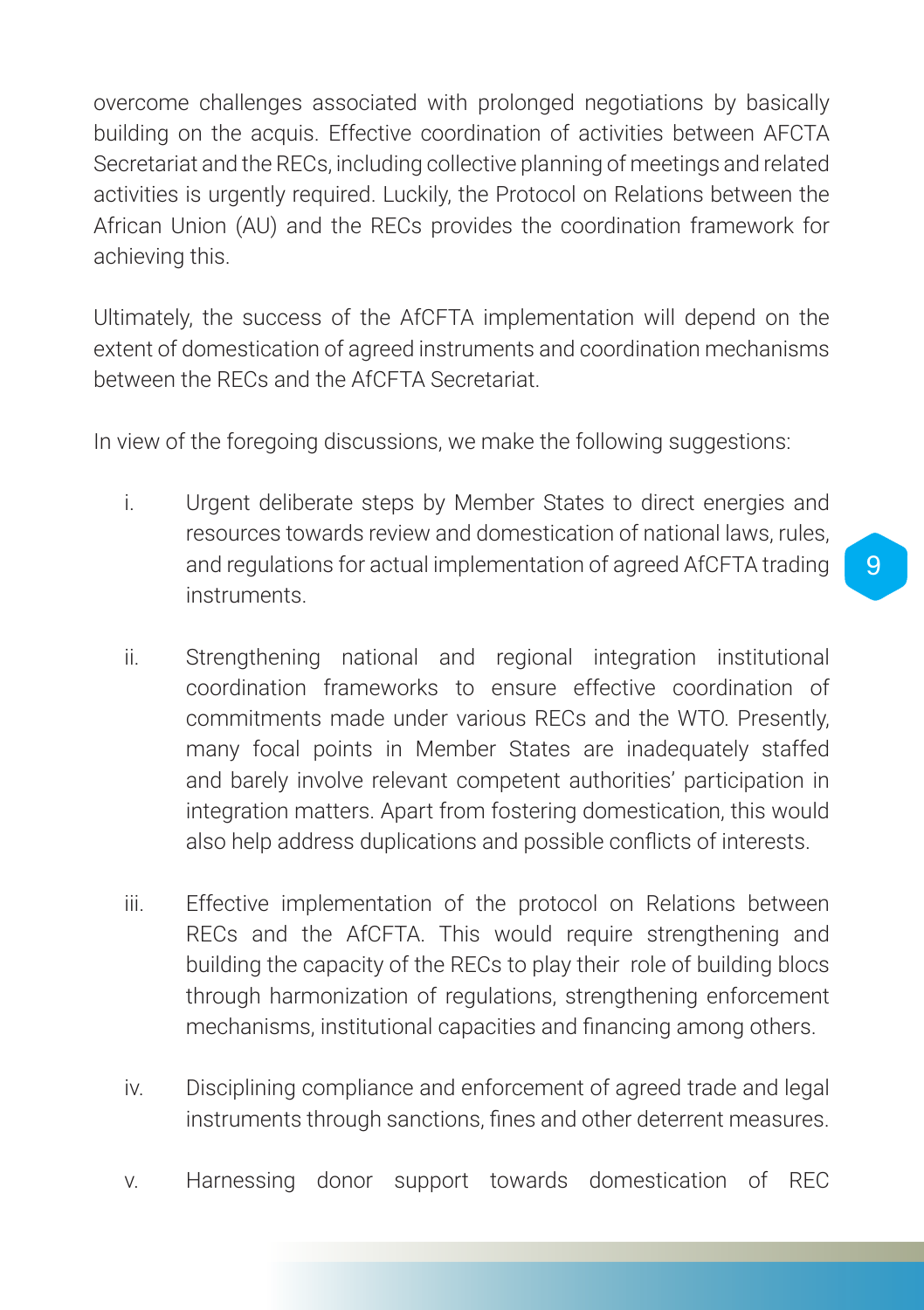agreements. This would help un-clog the effectiveness of various trade facilitation programmes pertinent to achievement of viable economic integration initiatives.

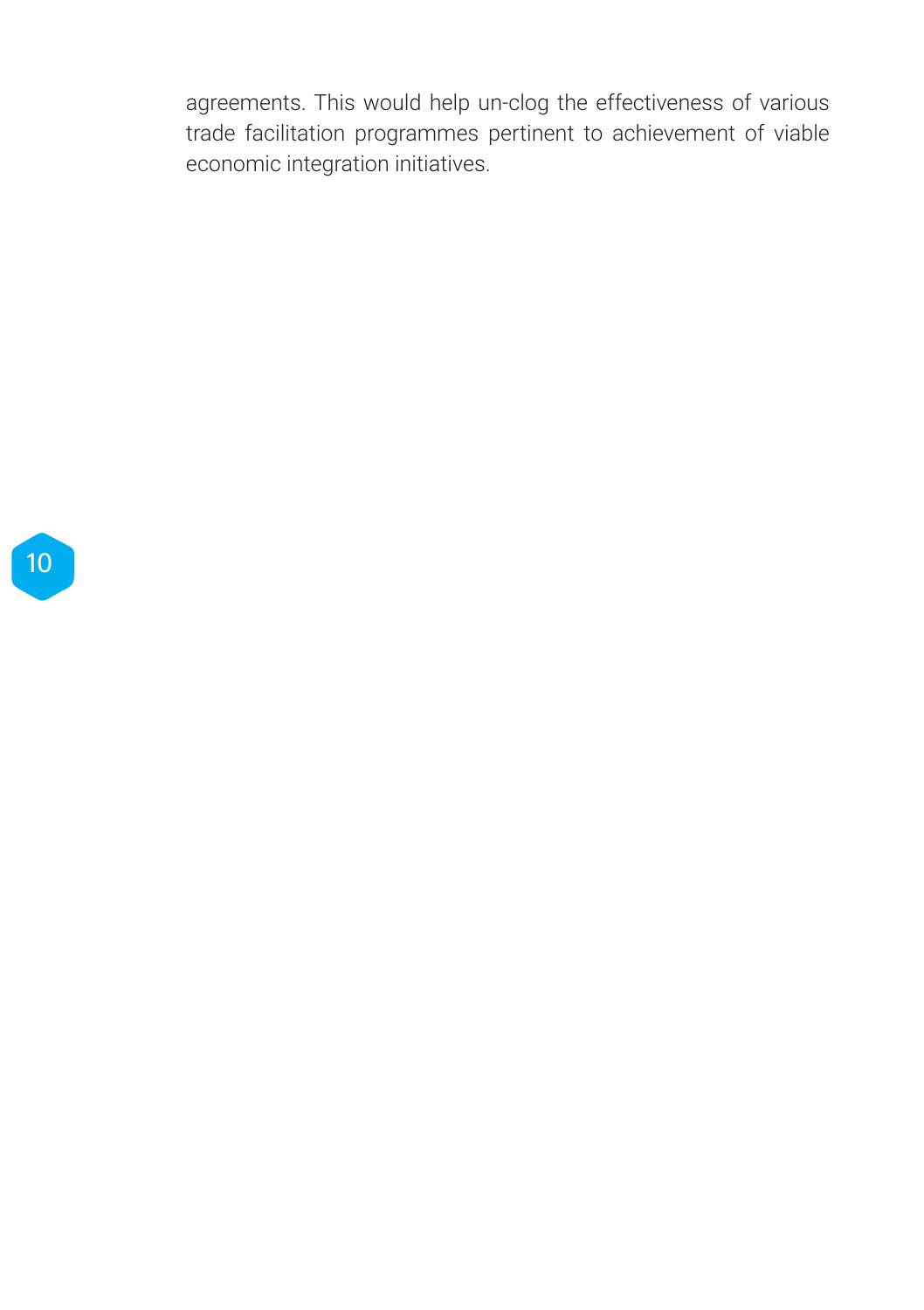1 Tralac, 2022. Trade Law Centre Resources website on the African Continental Free Trade Area, Legal Texts and Policy Documents. https://www.tralac.org/resources/by-region/ cfta.html

2 Apiko, P., Woolfrey,S., & Byiers, B. (2020). The Promise of the African Continental Free Trade Area (AfCFTA). ECDPM. Discussion Paper No. 287

3 World Bank. 2020. The African Continental Free Trade Area: Economic and Distributional Effects, Washington DC, World Bank

4 IMF. 2019. The African Continental Free Trade Agreement: Welfare Gain Estimates from a General Equilibrium Model. Washington, DC: IMF. Working Paper 19/124

5 Olayiwola W. 2020. Governing the Interface between the African Continental Free Trade Area and Regional Economic Communities Free Trade Areas: Issues, Opportunities and Challenges, ECA Publications, Addis Ababa.

6 Hirsch Allan (2021) The African Union's Free Movement of Persons Protocol: Why has it faltered and how can its objectives be achieved?

7 Andriamahatana, C., and Chidede, T. 2018. African Continental Free Trade Area (AfCFTA) and the private sector, Tralac. Retrieved from https://www.tralac.org/discussions/ article/12892-african-continental-free-trade-area-afcfta-and-the-private-sector.html

8 ECA, ATPC and EAC, 2021. Survey Report: Perception of East African Community Private Sector on African Continental Free Trade Area (AfCFTA, ECA Publications, Addis Ababa.

9 Olayiwola W. 2020. Governing the Interface between the African Continental Free Trade Area and Regional Economic Communities Free Trade Areas: Issues, Opportunities and Challenges, ECA Publications, Addis Ababa.

10 Olayiwola W. 2020. Governing the Interface between the African Continental Free Trade Area and Regional Economic Communities Free Trade Areas: Issues, Opportunities and Challenges, ECA Publications, Addis Ababa.

11 Olayiwola W. 2020. Governing the Interface between the African Continental Free Trade Area and Regional Economic Communities Free Trade Areas: Issues, Opportunities and Challenges, ECA Publications, Addis Ababa